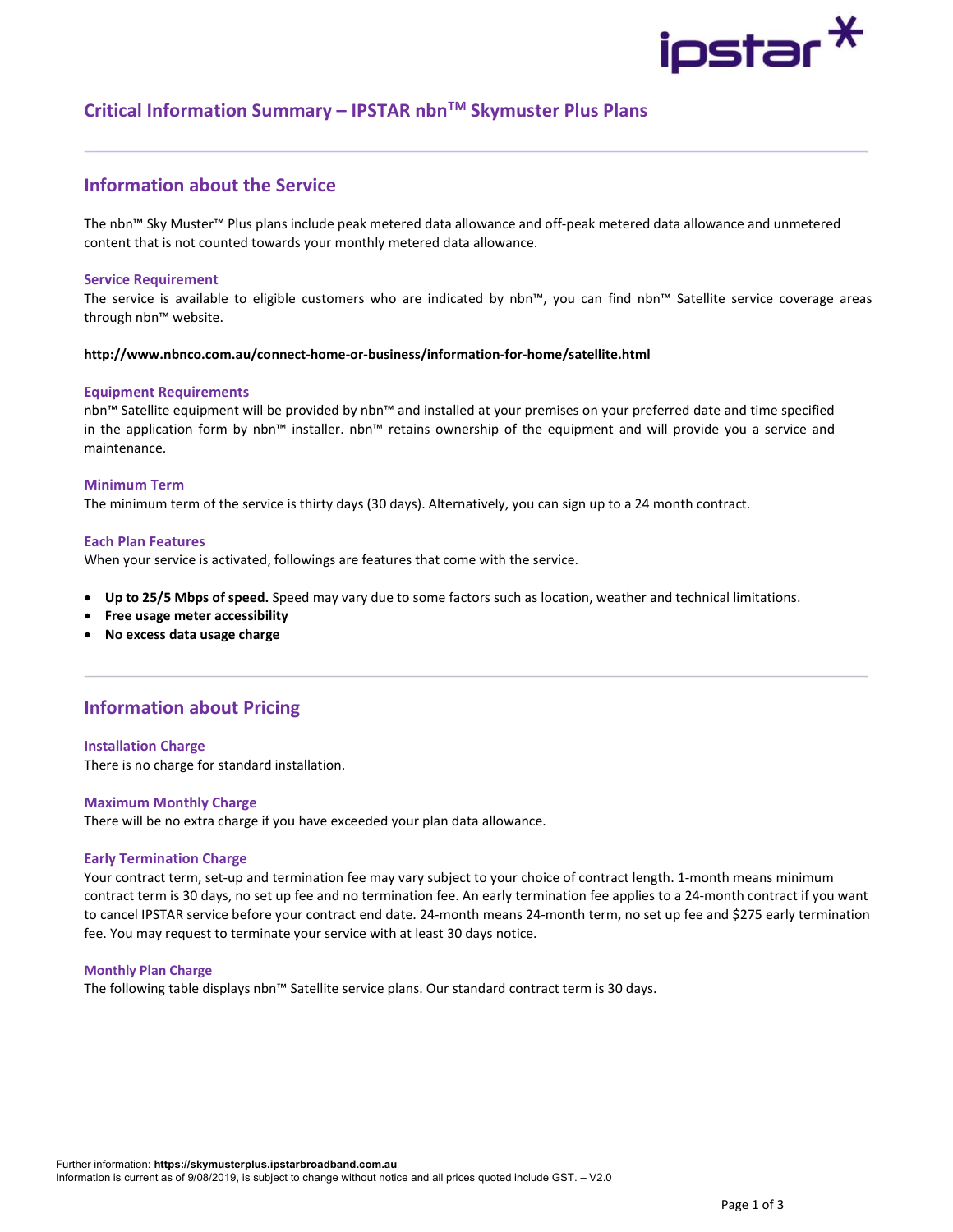

| Plan Name                                         | Peak<br>Metered<br>Data 18hrs<br>(7am-1am) | Off-Peak<br>Metered<br>Data 6hrs<br>$(1am -$<br>7am) | Total<br>Monthly<br>Metered<br>Data<br>Allowance | Peak<br>Unmetered<br>Data 18hrs<br>(7am-1am) | Off-Peak<br>Unmetered<br>Data 6hrs<br>$(1am-7am)$ | Total<br>Monthly<br>Unmetered<br>Data<br>Allowance | Total<br>Minimum<br>Cost<br>lover 30<br>days) | Total<br><b>Minimum</b><br>Cost<br>(over 24<br>months) | Cost per<br><b>GB</b><br>(Metered<br>Data) |
|---------------------------------------------------|--------------------------------------------|------------------------------------------------------|--------------------------------------------------|----------------------------------------------|---------------------------------------------------|----------------------------------------------------|-----------------------------------------------|--------------------------------------------------------|--------------------------------------------|
| Sky Muster™ Plus 50                               | 50.0 GB                                    | 50.0 GB                                              | 100.0 GB                                         | Unlimited                                    | Unlimited                                         | \$0.00                                             | \$70.00                                       | \$1,680.00                                             | \$0.70                                     |
| Sky Muster™ Plus 100                              | 100.0 GB                                   | 100.0 GB                                             | 200.0 GB                                         | Unlimited                                    | Unlimited                                         | \$0.00                                             | \$135.00                                      | \$3,240.00                                             | \$0.68                                     |
| Sky Muster™ Plus 150                              | 150.0 GB                                   | 150.0 GB                                             | 300.0 GB                                         | Unlimited                                    | Unlimited                                         | \$0.00                                             | \$190.00                                      | \$4,560.00                                             | \$0.63                                     |
| Sky Muster™ Plus 100<br>(24 Month Contract Offer) | 100.0 GB                                   | 100.0 GB                                             | 200.0 GB                                         | Unlimited                                    | Unlimited                                         | \$0.00                                             | \$130.00                                      | \$3,120.00                                             | \$0.65                                     |
| Sky Muster™ Plus 150<br>(24 Month Contract Offer) | 150.0 GB                                   | 150.0 GB                                             | 300.0 GB                                         | Unlimited                                    | Unlimited                                         | \$0.00                                             | \$185.00                                      | \$4,440.00                                             | \$0.62                                     |

### Information about Traffic Profiles and Shaping Policy

Peak hours are 7:00am – 1:00am (Local Time), Off-peak hours are 1:00am-7:00am (Local Time). Data allowance counts uploads and downloads combined. Data usage for each Plan resets on the first day of the calendar month.

Metered activities count towards the data allowance. If the Peak Period metered data allowance is exhausted, subsequent metered activities will be shaped to speeds of maximum 512kbps for downloads and maximum speeds of 256kbps for uploads during each daily Peak Period for the remainder of the calendar month. If the metered data allowance for Off-Peak Period is exhausted, subsequent metered activities will be shaped to speeds of maximum 2048kbps for downloads and maximum speeds of 512kbps for uploads during daily Off-Peak Periods for the rest of the calendar month. If you have exhausted your metered data allowance, you will still be able to access websites that have embedded videos, such as social media platforms, or news websites, but the video/audio content may not play.

Unmetered activities do not count towards the monthly data allowance. PC and mobile operating system software updates may, at nbn's discretion, be shaped to speeds of 256kbps from 7pm and 11pm (regardless of whether the metered data allowance has been exhausted or not). Other types of unmetered activities will not usually be shaped at any time, even when the metered data allowance has been exhausted.

- Social Media & Messaging Apps: Only static images and text are unmetered, any embedded video/audio content or video/audio call services are metered. Traffic (including via mobile apps) will ordinarily be metered if it doesn't use HTTP/HTTPS (TLS and SSL) protocols.
- PC & Smartphone operating system updates: From 7pm 11pm PC and smartphone operating system software updates may be shaped at nbn's discretion to wholesale speeds of 256kbps.
- Email is unmetered: Please note unfair use is knowingly transferring large files greater than 20MB via email.
- Metered data includes: Any data via a Virtual Private Network (VPN), Peer to peer data, Streaming or downloading content from video or audio sites (like YouTube, Netflix and Spotify), autoplay of embedded video/audio within a webpage or application is metered. Gaming and Voice over Internet Protocol (VoIP) phone services and video call services.

## Other Information

Visit the following links if you wish to obtain more information regarding:

#### Data Usage Information

You can obtain your nbn™ usage information by calling us on 1300 464 778, sending an email to support@ipstarbroadband.com.au or accessing your online account https://my.billing.com.au/ipstar/login.aspx